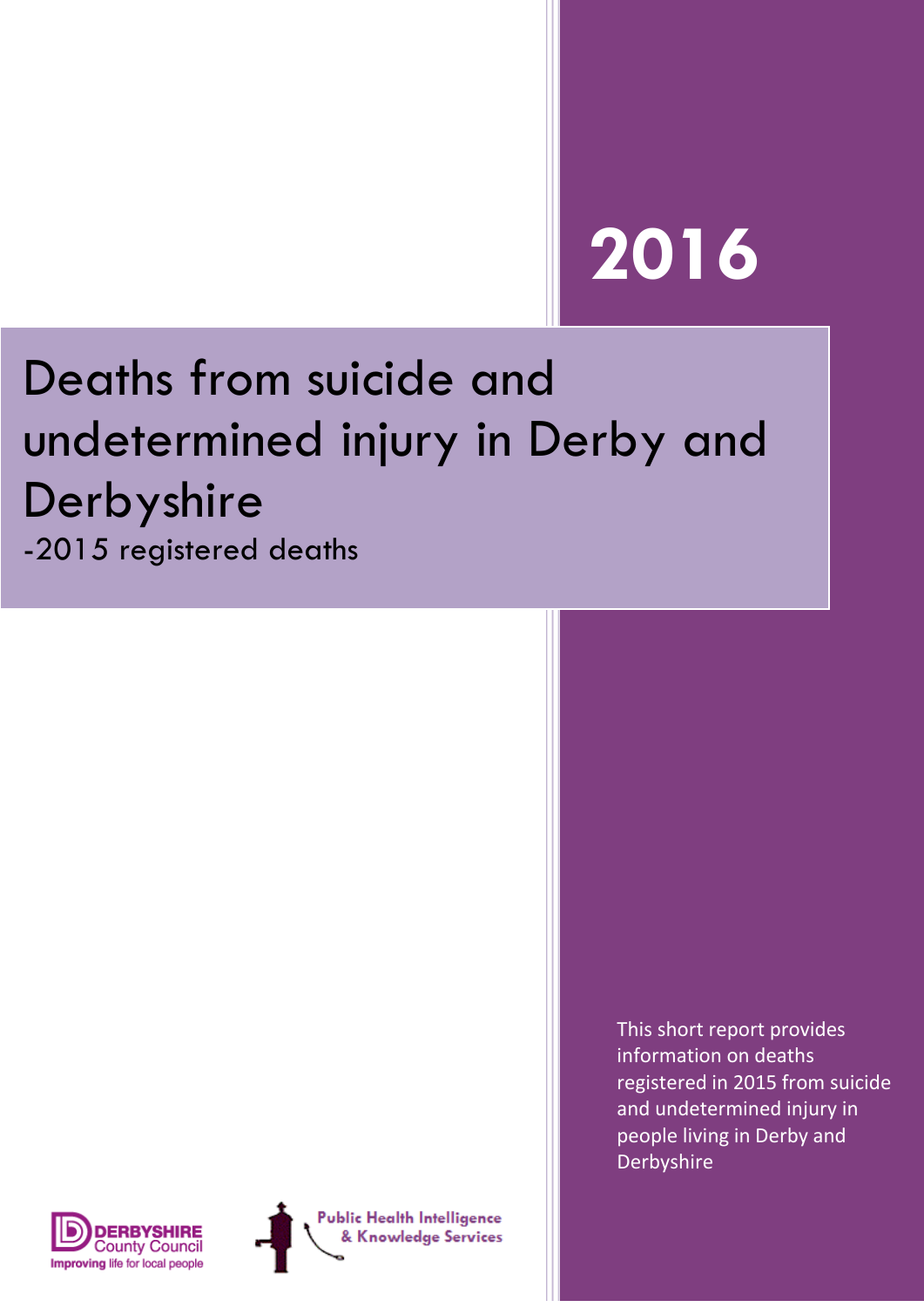## Deaths from suicide and undetermined injury in Derby and Derbyshire Report 2016

### VERSION CONTROL

| <b>Title</b>           | Deaths from suicide and undetermined injury in Derby and Derbyshire |
|------------------------|---------------------------------------------------------------------|
| Version                | 1.0                                                                 |
| <b>Publishing Date</b> | 14/11/2016                                                          |
| <b>Classification</b>  | <b>Public</b>                                                       |
| Author                 | Public Health Intelligence                                          |
|                        | Derbyshire County Council                                           |
|                        | <b>County Hall</b>                                                  |
|                        | Matlock                                                             |
|                        | Derbyshire                                                          |
|                        | DE4 3AG                                                             |
|                        | $[$ Tel: (01629) 536182<br>Email: Richard.flint@derbyshire.gov.uk   |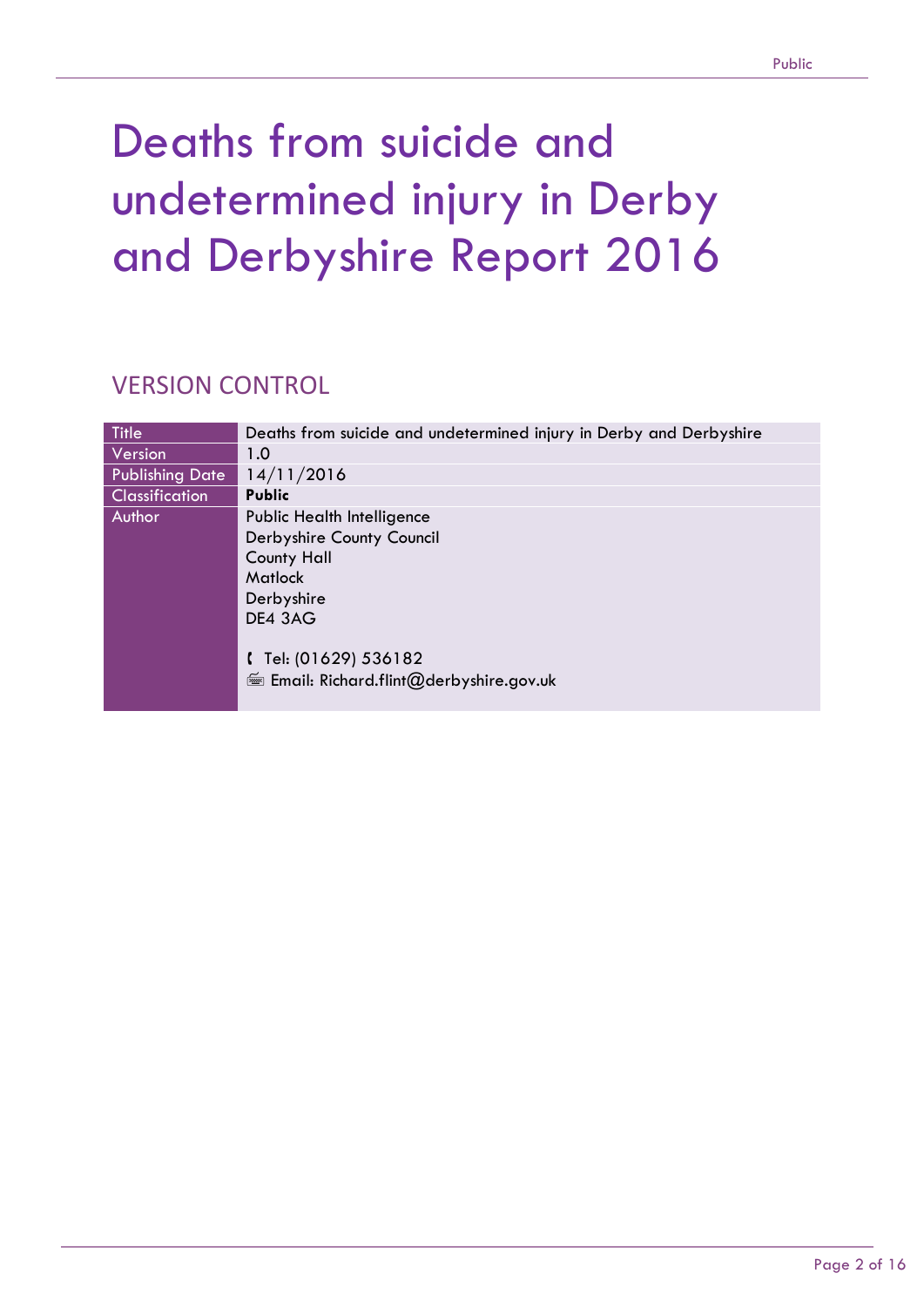### Executive Summary

- This report provides analysis on the deaths from suicide and undetermined injury of residents of Derbyshire County and Derby City that were registered in 2015.
- The number of deaths from suicide and undetermined injury has decreased in both Derby City (from 25 in 2014 to 19 in 2015, a 24% decrease) and Derbyshire County (from 86 in 2014 to 83 in 2015, a 3% decrease).
- Over three-quarters of the deaths registered in Derbyshire in 2015 were men.
- The highest age-specific rate of death from suicide was in those aged 40-49 years, with a similar pattern observed in males.
- At a district level, Chesterfield had the highest rate of deaths from suicides and undetermined injury and none of the districts observed a statistically significant change in rate between 2014 and 2015.
- As in previous years, the most common place of death reported in 2015 was at home.
- Approximately half of suicide deaths in 2015 were from hanging/strangulation/ suffocation. The most common method amongst men was hanging/strangulation/ suffocation and for women was overdose/poisoning and hanging/strangulation/ suffocation.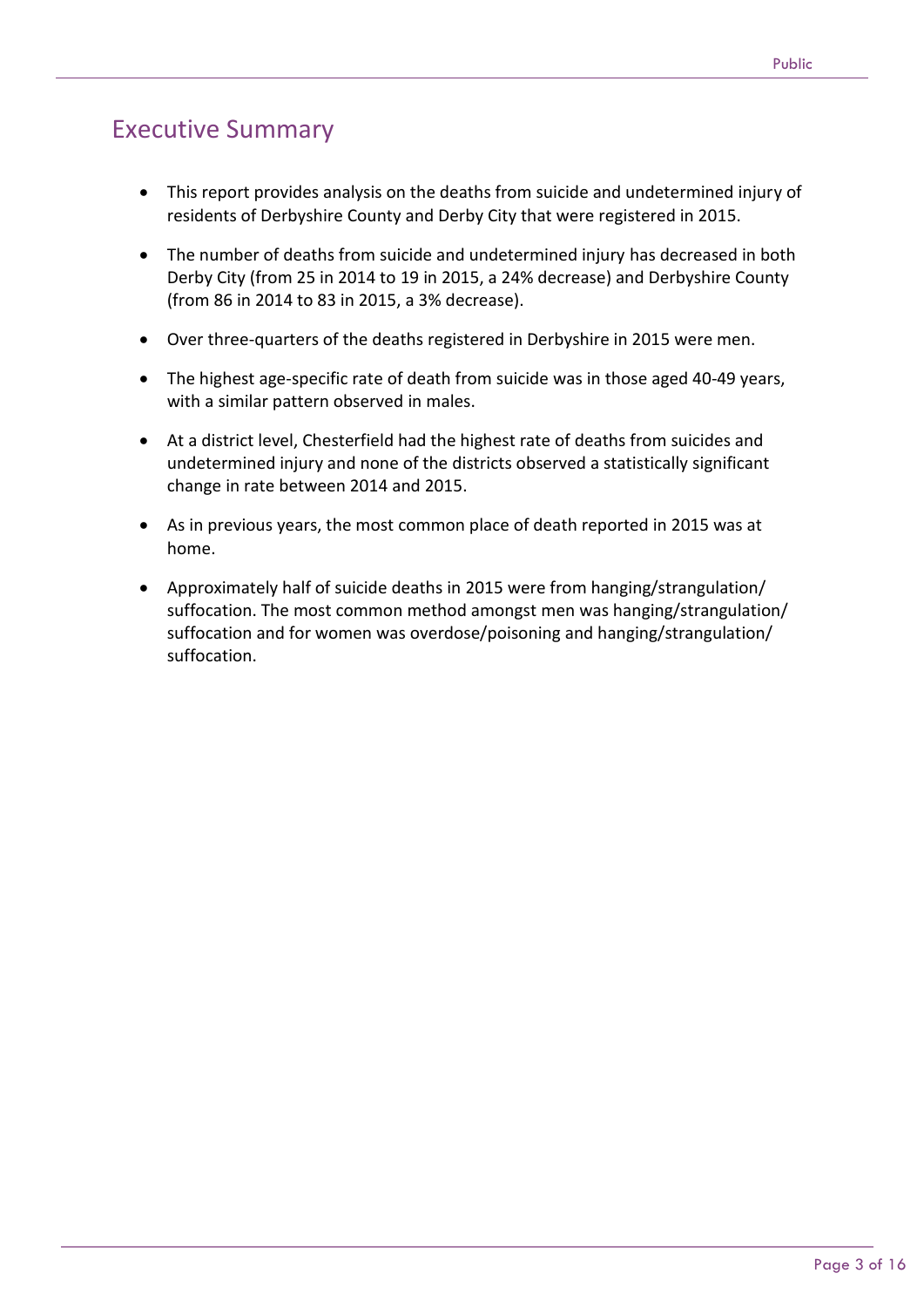This report provides information on deaths from suicides and undetermined injury occurring in people living in Derby City and Derbyshire County. It includes deaths registered in the calendar year 2015. The report gives the current position, benchmarks against national trends and includes further analysis on local deaths to inform progress against the Derbyshire and Derby Community Suicide Prevention Strategic Framework. The data relates to people resident in Derby and Derbyshire, most of whom are also registered with GP practices in Derby and Derbyshire.

Derbyshire is a geographically large county with a population of 782,365 (ONS 2015 population estimate). It is spread over a large rural geographical area that encompasses much of the 555 square miles of the Peak District National Park. The population is predominately white and is projected to increase over the next decade, with the greatest increase in the over 60 age group. Overall the indicators of health for people in Derbyshire are similar to average when compared with those for the East Midlands and England. There are however areas of poor health in the most deprived districts such as Bolsover and Chesterfield. The relatively prosperous appearance of rural areas masks pockets of socioeconomic deprivation that affects substantial numbers of the rural population.

Derby City is a predominately urban area with a population of 254,251 (ONS 2015 population estimate). Black and minority ethnic groups comprise a significant proportion of the population, and there is also a rapidly-growing migrant population. The city has significant levels of socio-economic deprivation and indicators of health that are worse than average when compared with England and the East Midlands.

#### **Deaths from Suicide and Undetermined Injury**

Deaths **from Suicide and Undetermined injury** are based on persons aged 10 years and over where the primary cause of death is due to one of the following codes: ICD9 E950-E959, E980-E989 excl E988.8; ICD10 X60-X84(10+years), Y10-Y34 (15+years).

Coroners hold inquests for all suspected deaths from suicide, and deaths cannot be registered until this process is completed. There is therefore often a delay between the date the individual died and the date that the death is registered, with the length of the delay being dependant on the timing and length of the inquest. The methodology used to calculate the national and local suicide rates (see [http://fingertips.phe.org.uk/profile](http://fingertips.phe.org.uk/profile-group/mental-health/profile/suicide)[group/mental-health/profile/suicide\)](http://fingertips.phe.org.uk/profile-group/mental-health/profile/suicide) and used in this report is based on deaths registered within a calendar year. The count of suicides within a particular calendar year will therefore include deaths that occurred in previous years, but not registered until that year.

When calculating age standardised rates previous reports have employed methodology as used by Public Health England (PHE), using all ages as the denominator when calculating rates. At the beginning of August 2016 PHE revised the methodology and now calculate the rates using 10yrs+ as the denominator. This report has been updated to reflect this latest methodology with rates from previous years being updated to allow for comparison over time.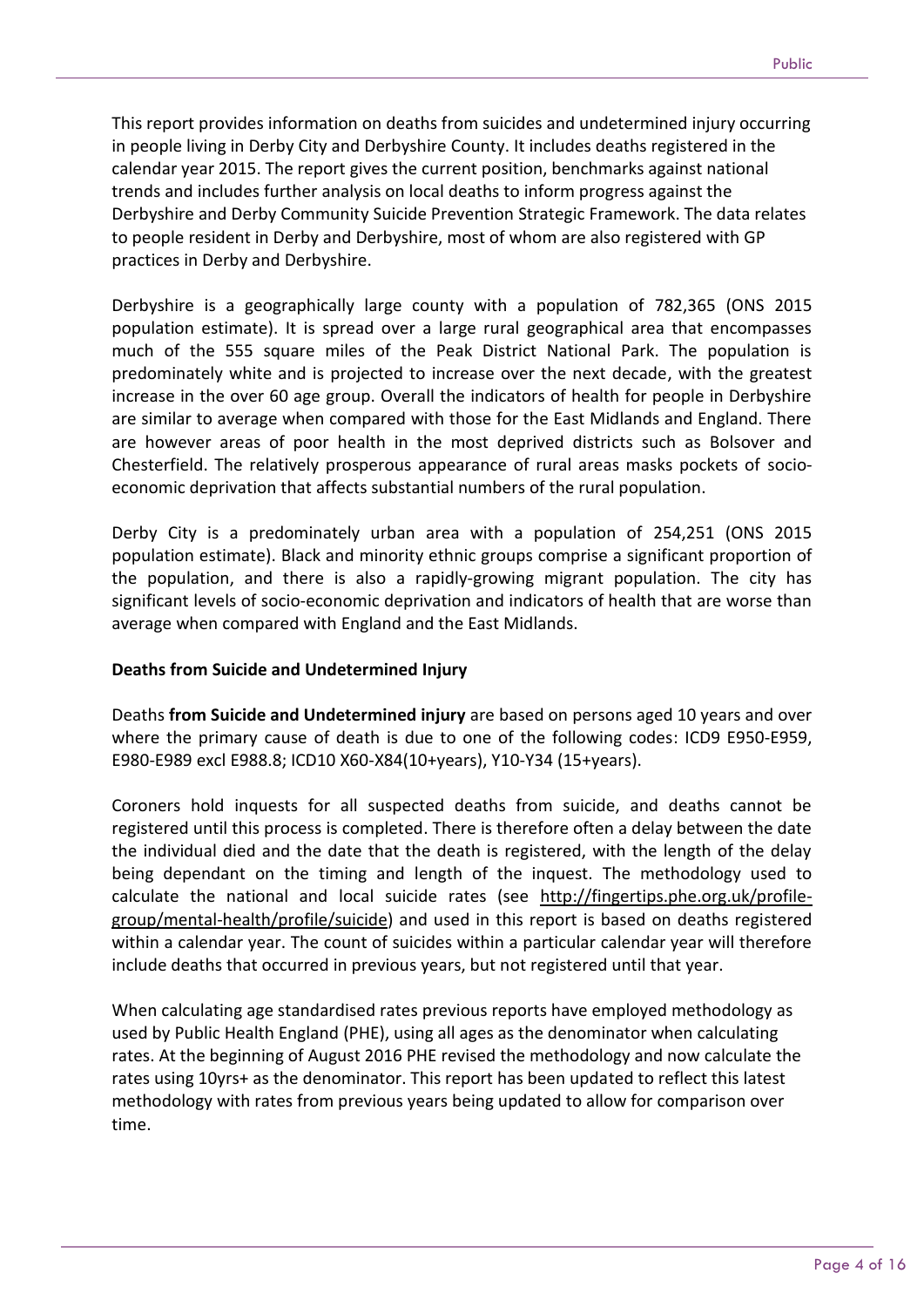#### **Suicide and Undetermined Injury in Derby and Derbyshire**

In 2015, there were 102 deaths registered in Derby City and Derbyshire County where the cause of death was specified as suicide and undetermined injury, while it is slightly lower figure than 2014 figure, it still remains higher than recent previous years (Table 1).

| Area         | 2008 | 2009 | 2010 | 2011 | 2012 | $ 2013\rangle$ | 2014 | 2015 |
|--------------|------|------|------|------|------|----------------|------|------|
| Derby        | 22   | 28   | 17   | 21   | 20   | 20             | 25   | 19   |
| Derbyshire   | 39   | 51   | 51   | 50   | 56   | 46             | 86   | 83   |
| <b>Total</b> | 61   | 79   | 68   | 71   | 76   | 66             | 111  | 102  |

Table 1: Number of deaths from suicide and undetermined injury, by year of registration

Source: Public Health Mortality File

Table 2 illustrates the relationship between the date of death and the date the death is registered.

The majority of deaths from suicide and undetermined injury registered in 2015 in Derbyshire occurred in 2014 and 2015.

Table 2: Comparison between year of death from suicide and undetermined injury and year death registered

| Year death |                          |                          | Year death occurred (%)  |                          |           |           |                          |              |
|------------|--------------------------|--------------------------|--------------------------|--------------------------|-----------|-----------|--------------------------|--------------|
| registered | Pre-<br>2010             | 2010                     | 2011                     | 2012                     | 2013      | 2014      | 2015                     | <b>Total</b> |
| 2012       | 4(5.3)                   | 5(6.6)                   | 32(42.1)                 | 35(46.1)                 |           |           | -                        | 76 (100)     |
| 2013       | $\overline{\phantom{a}}$ | 2(3.0)                   | 3(4.5)                   | 34(51.5)                 | 27(40.9)  |           | $\qquad \qquad -$        | 66 (100)     |
| 2014       | $\overline{\phantom{a}}$ | $\overline{\phantom{a}}$ | $\overline{\phantom{a}}$ | 6(5.4)                   | 63 (56.8) | 42 (37.8) | $\overline{\phantom{a}}$ | 111 (100)    |
| 2015       | $\overline{\phantom{a}}$ | $\overline{\phantom{a}}$ | 1(1.0)                   | $\overline{\phantom{a}}$ | 5(4.9)    | 53 (52.0) | 43(42.2)                 | 102(100)     |

Source: Public Health Mortality File

For deaths from suicide and undetermined injury registered in 2015, the median time between date of death and the date the death was registered was 189 days. The median time between date of death and registration has remained similar over the last 4 years, but in 2015, the upper amount of days between death and registration increased when compared to the 2014 figure (Figure 1).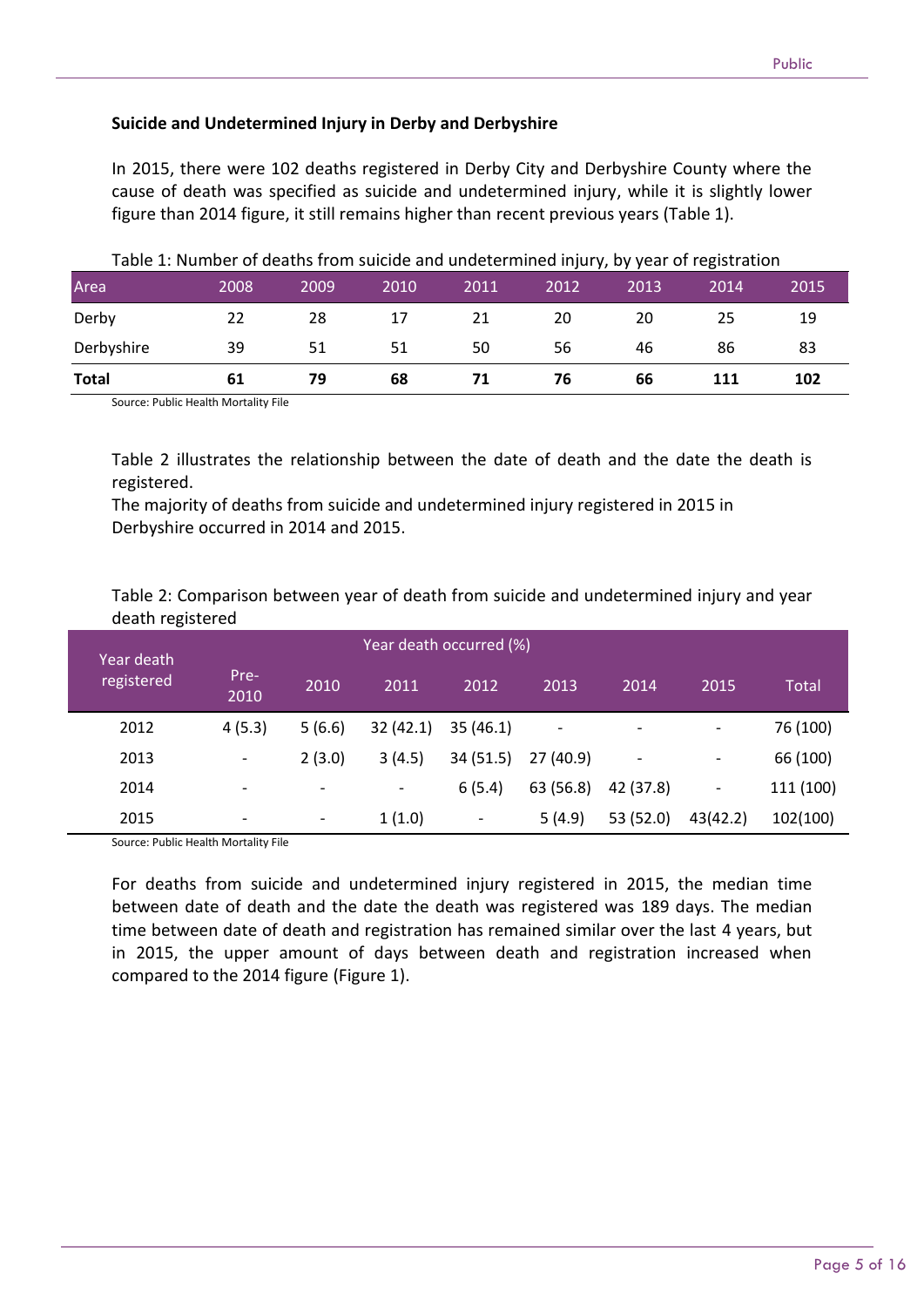Figure 1: Time between date of death and registration of deaths from suicide and undetermined injury in Derbyshire (horizontal line shows median time, box shows interquartile range and vertical lines show range)



#### Source: Public Health Mortality File

#### **Changes in rates over time**

From a statistical analysis point of view, there are relatively few deaths from suicide and undetermined injury each year in Derbyshire. Rates are therefore presented as rolling threeyear averages in order to smooth the yearly fluctuations that can occur when dealing with small numbers. Such annual fluctuations make trends difficult to reliably interpret. Despite using 3-year rolling averages the small numbers of suicides mean that even these trends need to be interpreted cautiously.

Historically, the rate of deaths from suicide and undetermined injury in Derbyshire County has been lower than the national rate. The county suicide rate steadily increased between 2006 and 2013, with a greater rate of increase in 2014 and 2015. The current three-year rate (10.23 deaths per 100,000 population) is the highest in the last decade.

The smaller numbers of deaths from suicide and undetermined injury observed in Derby City results in greater fluctuations in the 3-year rolling average rate. Since 2007/09, when there was a peak of 13.1 deaths per 100,000 in Derby City, there has been a downward trend in the rate until 2011/13, since when there has been a small increase.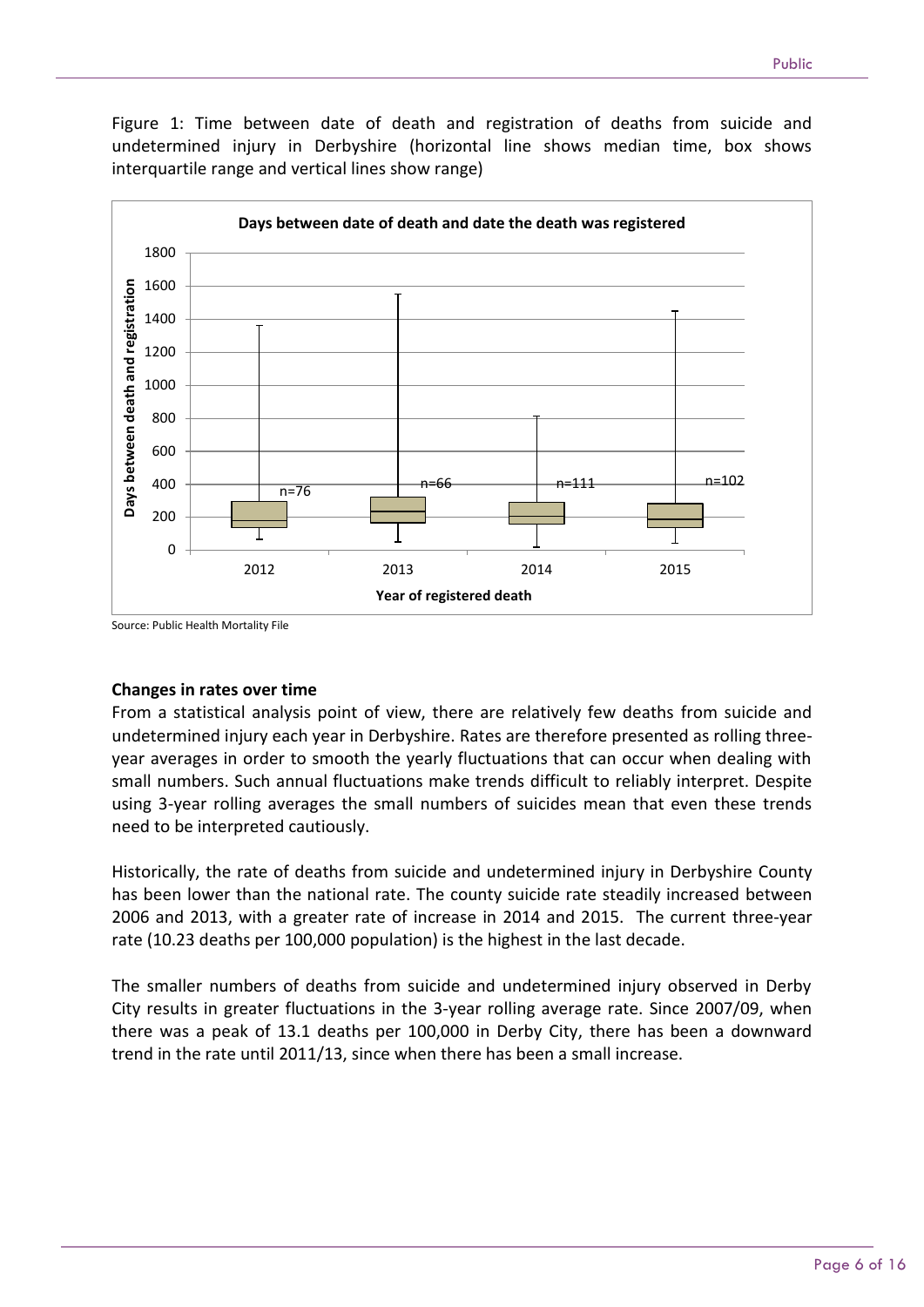

Figure 2: Trends in mortality from suicide and undetermined injury, 2003/05 to 2013/15 persons

Source: Public Health Outcomes Framework Indicator Tool

- 2013-15 figures for England and East Midlands had not been released by PHE at the time this report was produced, and will be added at a later date.

#### Table 3: Age-standardised rates of deaths from suicide and undetermined injury per 100,000 population, 2003/05 to 2013/15

| Area              | 2003-05 | 2004-06 | 2005-07 | 2006-08 | 2007-09 | 2008-10 |
|-------------------|---------|---------|---------|---------|---------|---------|
| England           | 10.10   | 9.84    | 9.36    | 9.20    | 9.28    | 9.38    |
| East Midlands     | 9.99    | 9.72    | 9.23    | 8.87    | 8.95    | 8.68    |
| Derbyshire County | 8.91    | 7.75    | 7.55    | 6.63    | 6.87    | 6.90    |
| Derby City        | 8.98    | 10.06   | 12.37   | 12.26   | 13.01   | 10.64   |

| Area              | 2009-11 | 2010-12 | 2011-13 | 2012-14 | 2013-15                  |
|-------------------|---------|---------|---------|---------|--------------------------|
| England           | 9.48    | 9.49    | 9.80    | 9.99    | $\overline{\phantom{a}}$ |
| East Midlands     | 8.93    | 8.93    | 9.40    | 9.82    | $\overline{\phantom{a}}$ |
| Derbyshire County | 7.40    | 7.67    | 7.39    | 9.01    | $10.23*$                 |
| Derby City        | 10.25   | 9.09    | 9.58    | 10.38   | $10.00*$                 |

Source: Public Health Outcomes Framework Indicator Tool (years 2003/05 – 2012/14).

Years 2013-15

\*County and City ASRs calculated using the PCMD using methodology as used by PHE (updated in August 2016 to use 10yr+ as the denominator)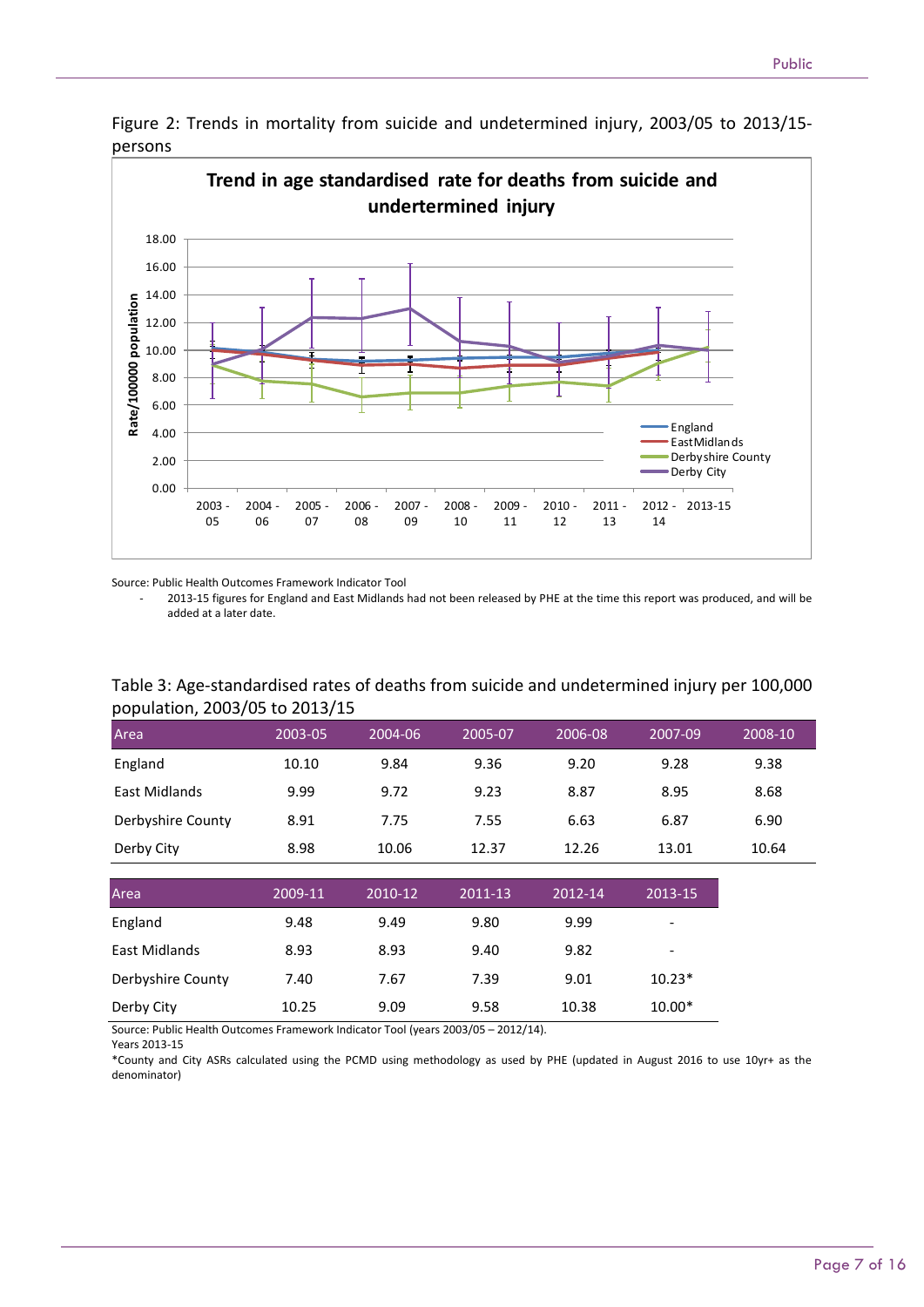#### **Gender**

Derby City and Derbyshire County mirror the national picture of more deaths from suicide and undetermined injury occurring in men than women. Across Derbyshire County and Derby City in 2015, nearly 5 out of every 6 suicides were amongst men, slightly higher than the England where approximately 3 out of every 4 suicides were amongst men. This higher proportion appears to be due to a slightly lower rate in Derbyshire County and Derby City amongst females and a higher rate amongst males, compared to England. Over the last 10 years, there has been little change in the local rate of death from suicide amongst females, but an increase amongst men. Historically, the rate in Derbyshire in males was significantly lower than the national rate, but the local rate is now similar to the national rate. In Derby City, the male rate is also similar to England.

|        |            | Derby City                 | <b>Derbyshire County</b> |                                      |           |
|--------|------------|----------------------------|--------------------------|--------------------------------------|-----------|
| Gender | Number (%) | Rate (per<br>100,000 popn) | Number (%)               | Rate (per<br>$(100,000~\text{popn})$ | Total (%) |
| Male   | 17 (89.5)  | 17.2                       | 70 (84.3)                | 20.6                                 | 87(85.3)  |
| Female | 2(10.5)    | 1.8                        | 13(15.7)                 | 3.5                                  | 15(14.7)  |
| Total  | 19 (100)   | 9.0                        | 83 (100)                 | 11.0                                 | 102 (100) |

Table 4: Deaths from suicide and undetermined injury, single year-2015, by gender

Source: Public Health Mortality File





Source: Public Health Outcomes Framework Indicator Tool

- 2013-15 figures for England and East Midlands had not been released by PHE at the time this report was produced, and will be added at a later date.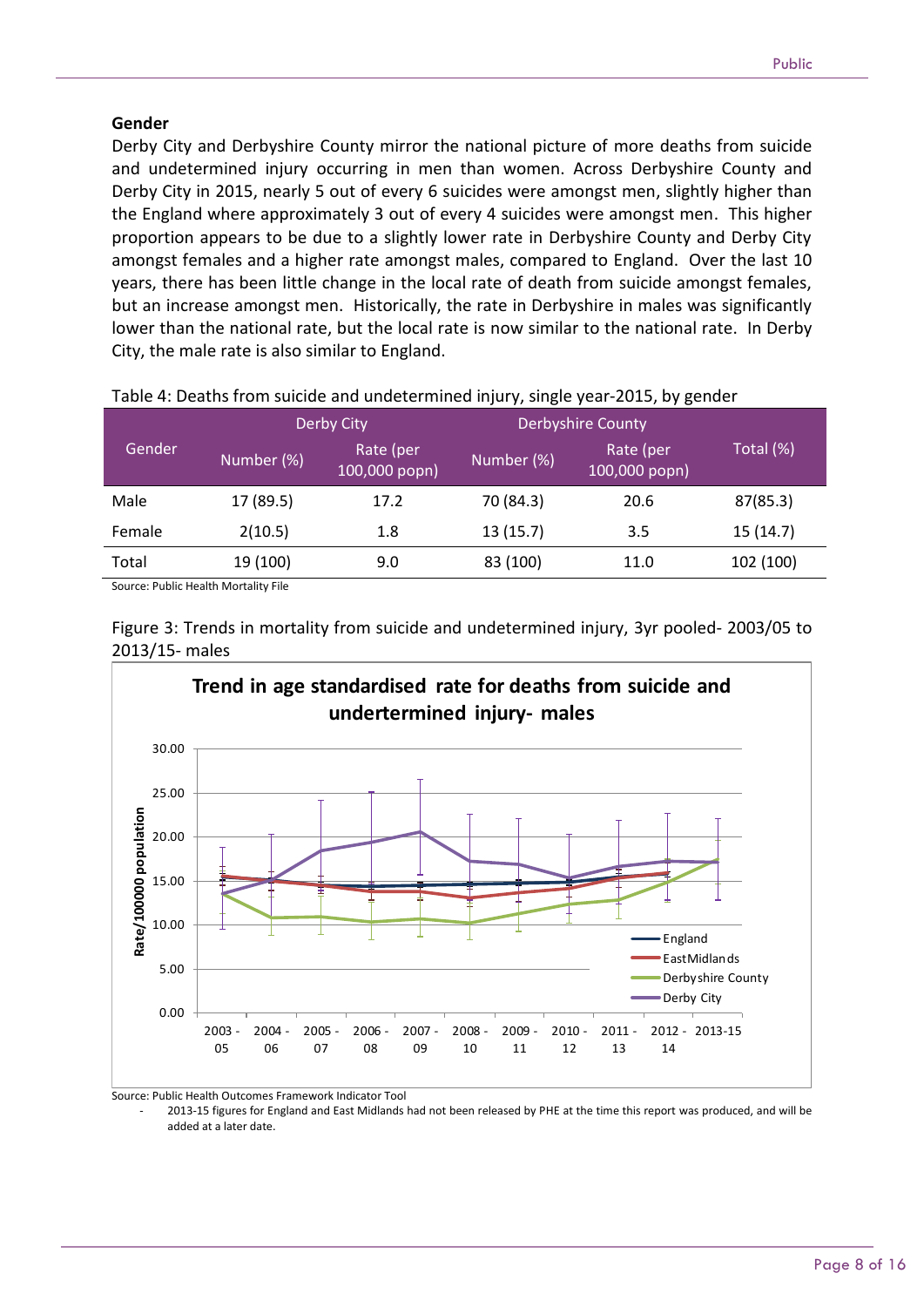

Figure 3a: Trends in mortality from suicide and undetermined injury, 3yr pooled- 2003/05 to 2013/15- females

Source: Public Health Outcomes Framework Indicator Tool

- 2013-15 figures for England and East Midlands had not been released by PHE at the time this report was produced, and will be added at a later date.

Rates for Derby City females and County 2011-13 are not shown as the counts are too small for a reliable directly standardised rate calculation.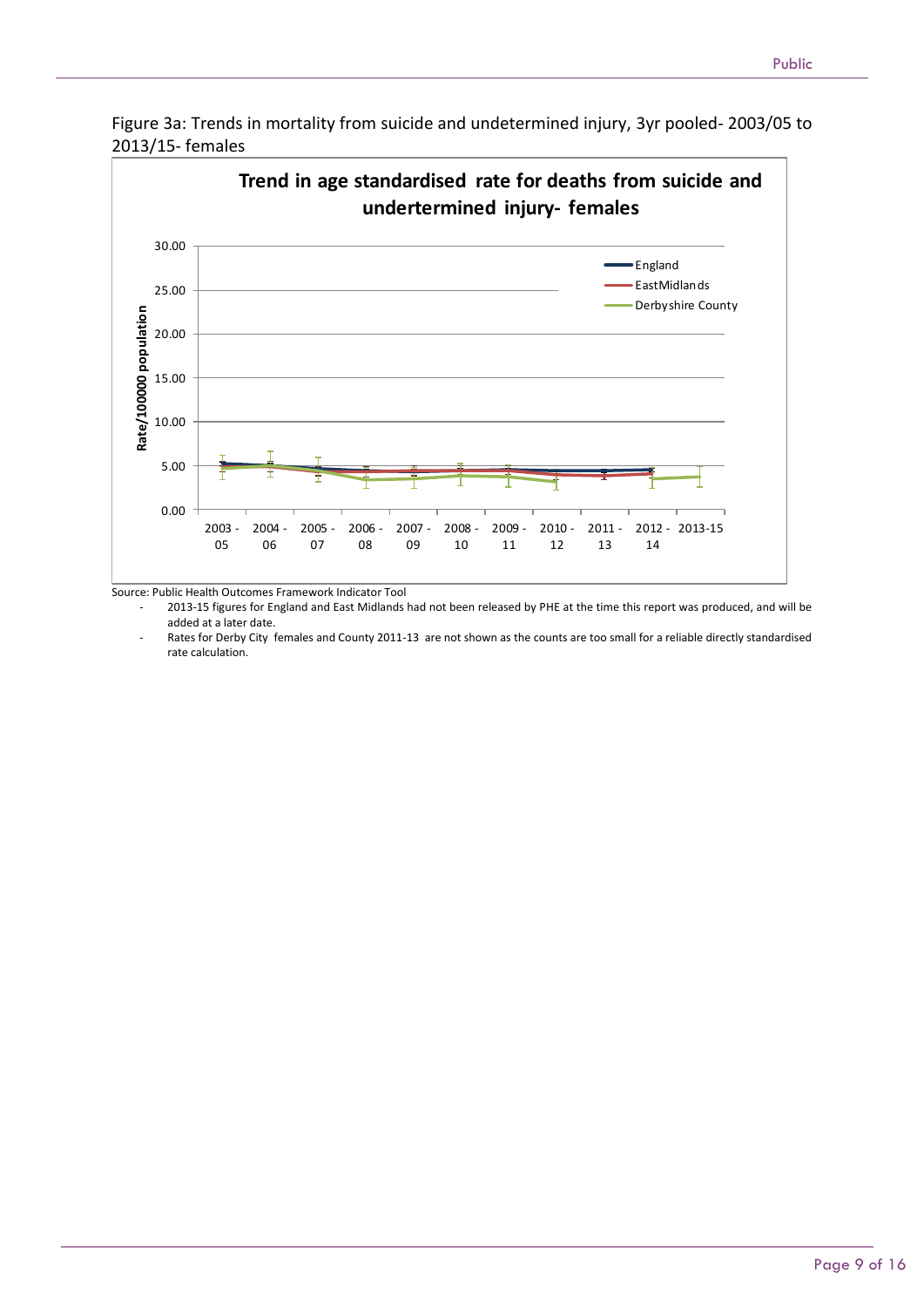#### **Age**

In 2015 the highest rate of deaths of suicide in both Derby City and Derbyshire County was in the 40-49 years age band (23.61 and 18.26 deaths per 100,000 population respectively). There is a decrease in the rate of suicide in the 50-59 years age band which increases in the ages bands above 60years.

Over the last few years, the highest rate of deaths from suicide and undetermined injury in Derbyshire has been in the 30 to 60 age groups. There is a similar pattern in the rate by age group amongst men, it is however difficult to discern a pattern among women as the numbers are small.



Figure 4: Age specific rate of deaths from suicide and undetermined injury, 2015

Source: Public Health Mortality File and ONS population





Source: Public Health Mortality File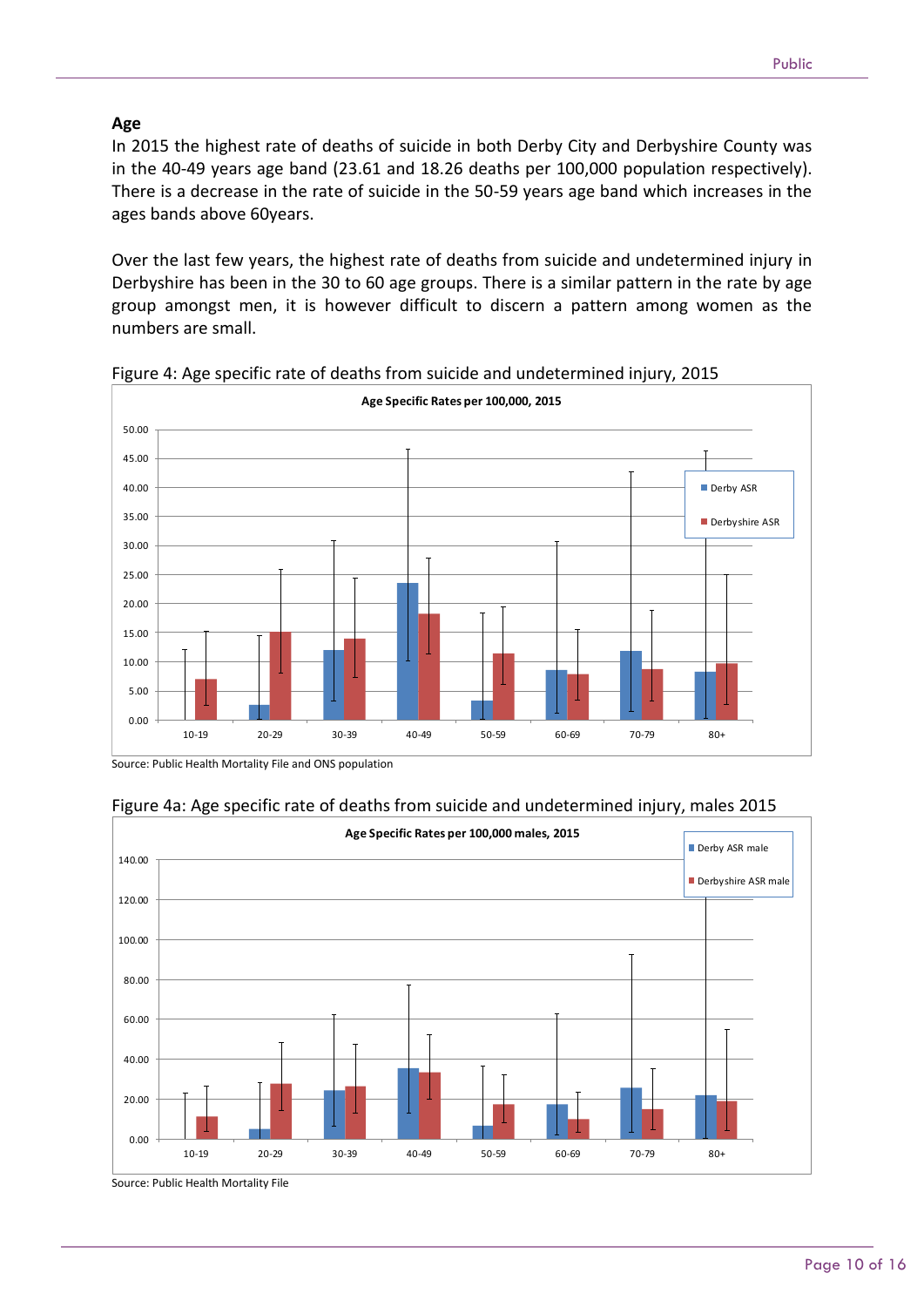

Figure 4b: Age specific rate of deaths from suicide and undetermined injury, females, 2015

Source: Public Health Mortality File

#### **District**

0.00

10.00

20.00

30.00

40.00

50.00

60.00

In 2015, the highest rate of deaths from suicide and undetermined injury was in Chesterfield, with the lowest in Erewash. All districts had rates that were statistically similar. No districts had a significant change in suicide rate between 2014 and 2015.

10-19 20-29 30-39 40-49 50-59 60-69 70-79 80+

Figure 5: Rate of deaths from suicides and undetermined injury by Local Authority District, 2014 and 2015



Source: Public Health Mortality File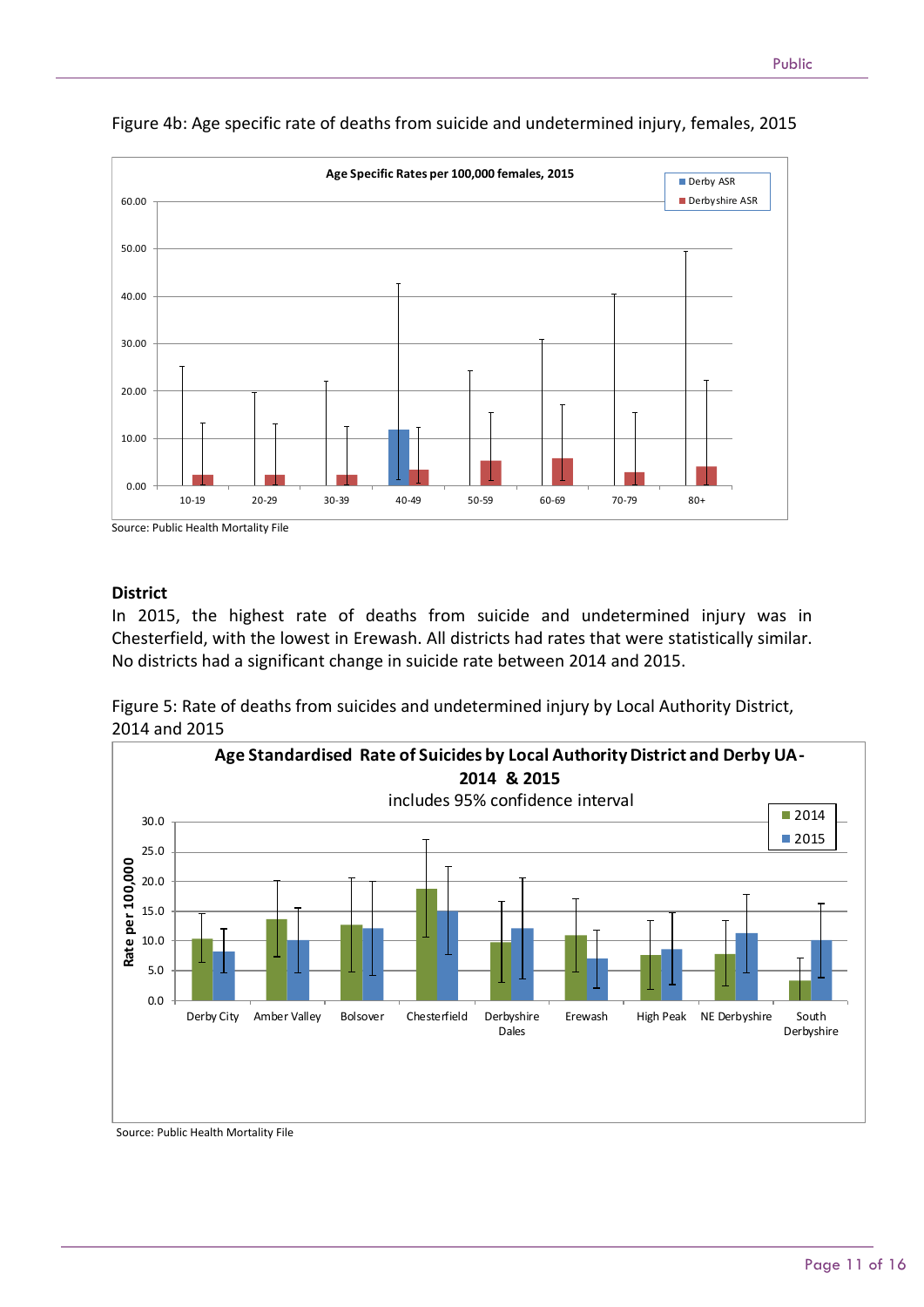#### **Ethnicity**

The Public Health mortality file does not include information on ethnicity, and therefore analysis by ethnicity is not available.

#### **Deprivation**

Deprivation analysis has been carried out using quintiles, based on the resident super output area and overall Index of Multiple Deprivation 2015 (IMD) score. Derbyshire County has a mean IMD score of 18.5 and Derby City a mean IMD score of 27.08 $^1$  (where a higher score indicates a greater level of socio-economic deprivation).

| <b>Quintile rank</b> | Range of IMD score |
|----------------------|--------------------|
| 1 (most deprived)    | $33.9 - 92.6$      |
| $\mathcal{P}$        | $21.4 - 33.9$      |
| ર                    | $13.9 - 21.4$      |
| 4                    | $8.4 - 13.9$       |
| 5 (least deprived)   | $0.5 - 8.4$        |

Table 5: Index of Multiple Deprivation 2015 Quintiles

In Derby City there appears to be no association between socio-economic deprivation and deaths from suicide; the second and fourth quintiles have the highest number of suicides amongst individuals. In Derbyshire County there appears to be an association between deprivation and rates of death from suicide, with the most deprived quintile having the highest number of deaths and the least deprived the fewest. At a local level, the numbers of deaths from suicide and undetermined injury on an annual basis makes reliable statistical analysis difficult.

Figure 6: Rates of deaths from suicide and undetermined injury by national deprivation quintile, 2015



Source: Public Health Mortality File and Communities and Local Government

**.** 

1 Department for Communities and Local Government © Crown Copyright, 2015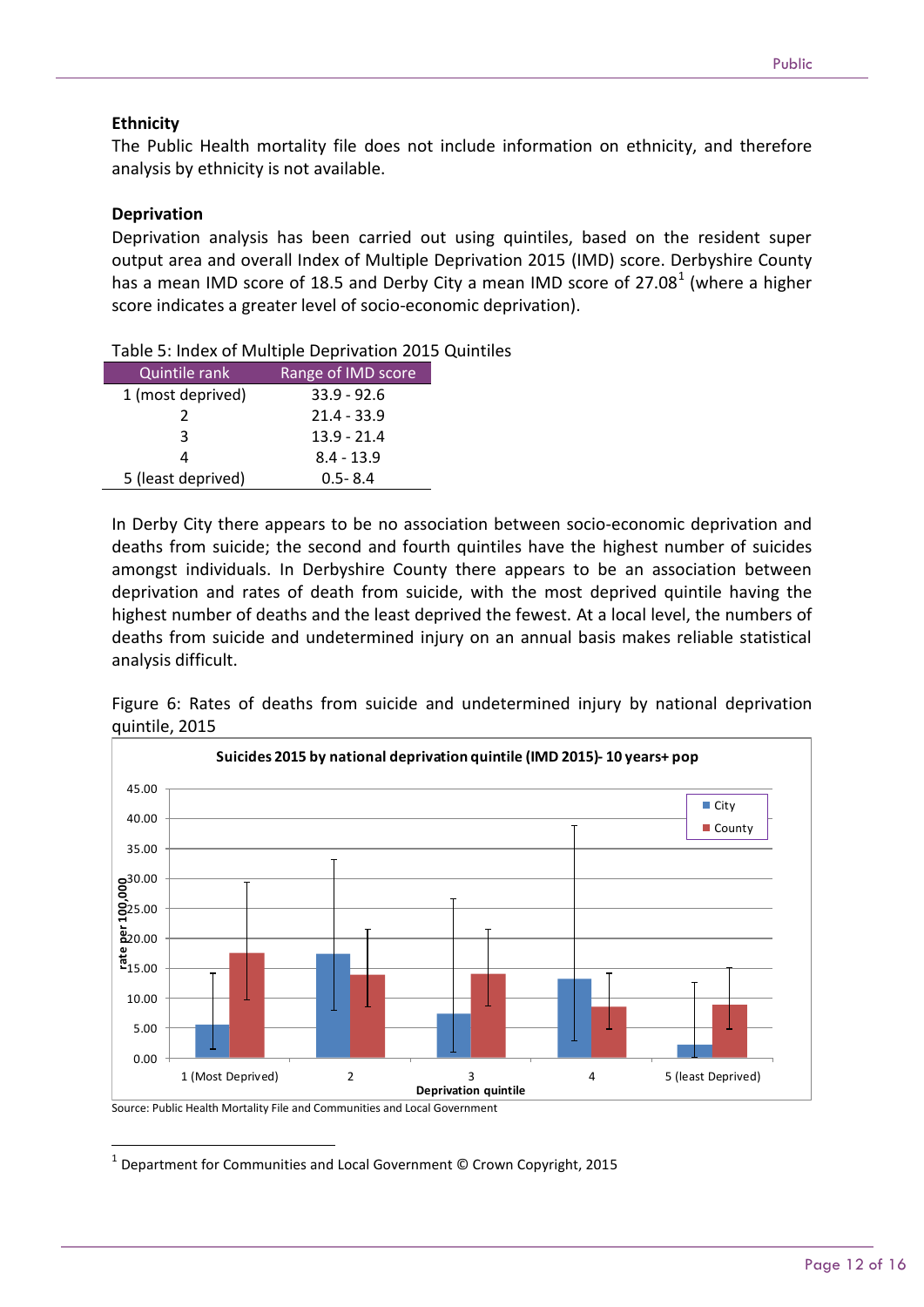#### **Rural Urban Classification**

Rural urban classification categorises geographies by physical settlement and geographic characteristics, urban areas are built up areas identified by Ordnance Survey mapping that have resident populations above 10,000 people and rural areas are those with settlements below 10,000 or open countryside<sup>3</sup>.

All of Derby City's population fall into the classification of an urban city, while Derbyshire County has a range of classifications; figure 7 shows the rates of suicide by rural urban classification for Derbyshire. There appears to be a slightly higher rate in communities categorised as urban city and town, with the lowest rate in the most rural communities.

Figure 7: Rates of deaths from suicide and undetermined injury by rural urban classification, 2015



#### **Occupational Group**

Figure 8 shows the proportion of suicides by occupational group. Occupations have been assigned using National Statistics Socio-economic Classification Group.<sup>2</sup>

In both Derbyshire County and Derby City, Skilled trade occupations had the largest proportions of deaths from suicide and undetermined injury. The small numbers in each group make interpretation difficult and a fuller discussion not possible without compromising anonymity. In addition, Derbyshire had a significant number of deaths where the occupation was not recorded.

 $\overline{a}$ 2 <http://www.esds.ac.uk/doc/4683%5Cmrdoc%5Cpdf%5Csoc2000.pdf>

<sup>&</sup>lt;sup>3</sup>[https://www.gov.uk/government/uploads/system/uploads/attachment\\_data/file/539133/RUCOA\\_leaflet\\_M](https://www.gov.uk/government/uploads/system/uploads/attachment_data/file/539133/RUCOA_leaflet_May2015v2.pdf) [ay2015v2.pdf](https://www.gov.uk/government/uploads/system/uploads/attachment_data/file/539133/RUCOA_leaflet_May2015v2.pdf)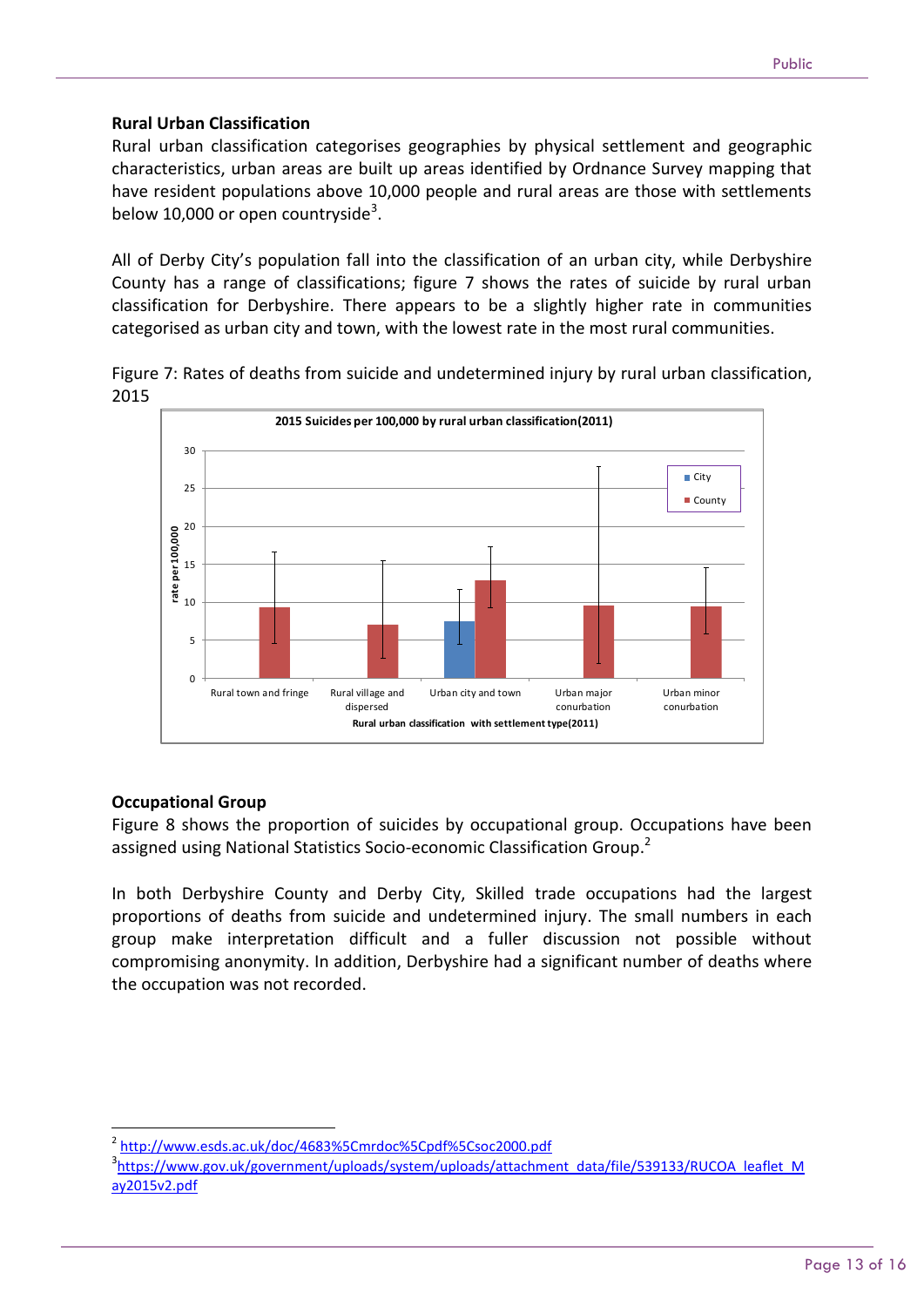Figure 8: Proportion of deaths from suicide and undetermined injury by Occupational Classification Group, 2015



Source: Public Health Mortality File

#### **Place of death**

The majority of suicides occur within the home, however, a significant proportion also occur in outdoor locations and on roads and railways. The median distance travelled to these outdoor locations from the home residence is less than 5 miles.

| Table 6: Place of death for deaths from suicide and undetermined injury in Derbyshire, 2015 |  |  |  |
|---------------------------------------------------------------------------------------------|--|--|--|
|---------------------------------------------------------------------------------------------|--|--|--|

|                       | , ,<br>$\overline{\phantom{a}}$ |
|-----------------------|---------------------------------|
| Place of death        | Number (%)                      |
| Home                  | 56 (54.9)                       |
| Outdoors*             | 21(20.6)                        |
| Public highways       | 2(2.0)                          |
| Railway tracks        | 4(3.9)                          |
| Hospital <sup>+</sup> | 15(14.7)                        |
| Rivers                | 4(3.9)                          |
| Total                 | 102 (100.0)                     |
|                       |                                 |

Source: Public Health Mortality File

\* includes locations: parks, woodlands, car parks and commercial buildings

ti is not possible to distinguish whether these deaths have occurred in hospital having been conveyed from another location, or whether the suicide attempt occurred within a hospital site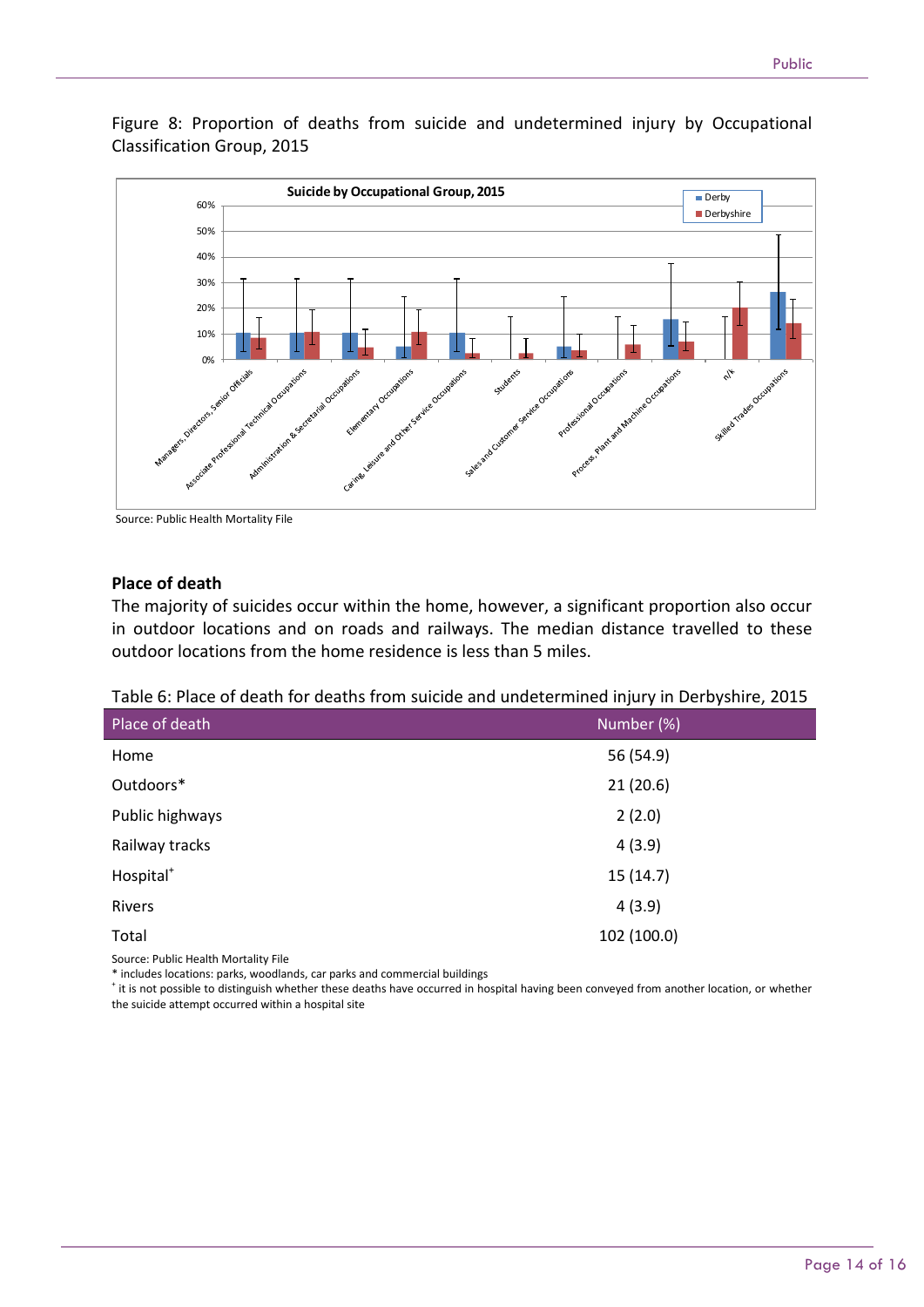#### **Method of suicide**

Approximately half of the deaths in Derby City and Derbyshire County were from hanging/strangulation/suffocation, similar to the national picture. The most common method amongst men from Derbyshire who died from suicide or undetermined injury in 2015 was hanging/strangulation/suffocation (60.9% of all male deaths from suicide and undetermined injury) and for women was overdose/poisoning and hanging/strangulation/suffocation (both having the proportion of 46.9% of female deaths from suicide and undetermined injury).



Figure 9: Method used in deaths from suicide and undetermined injury in Derbyshire, 2015